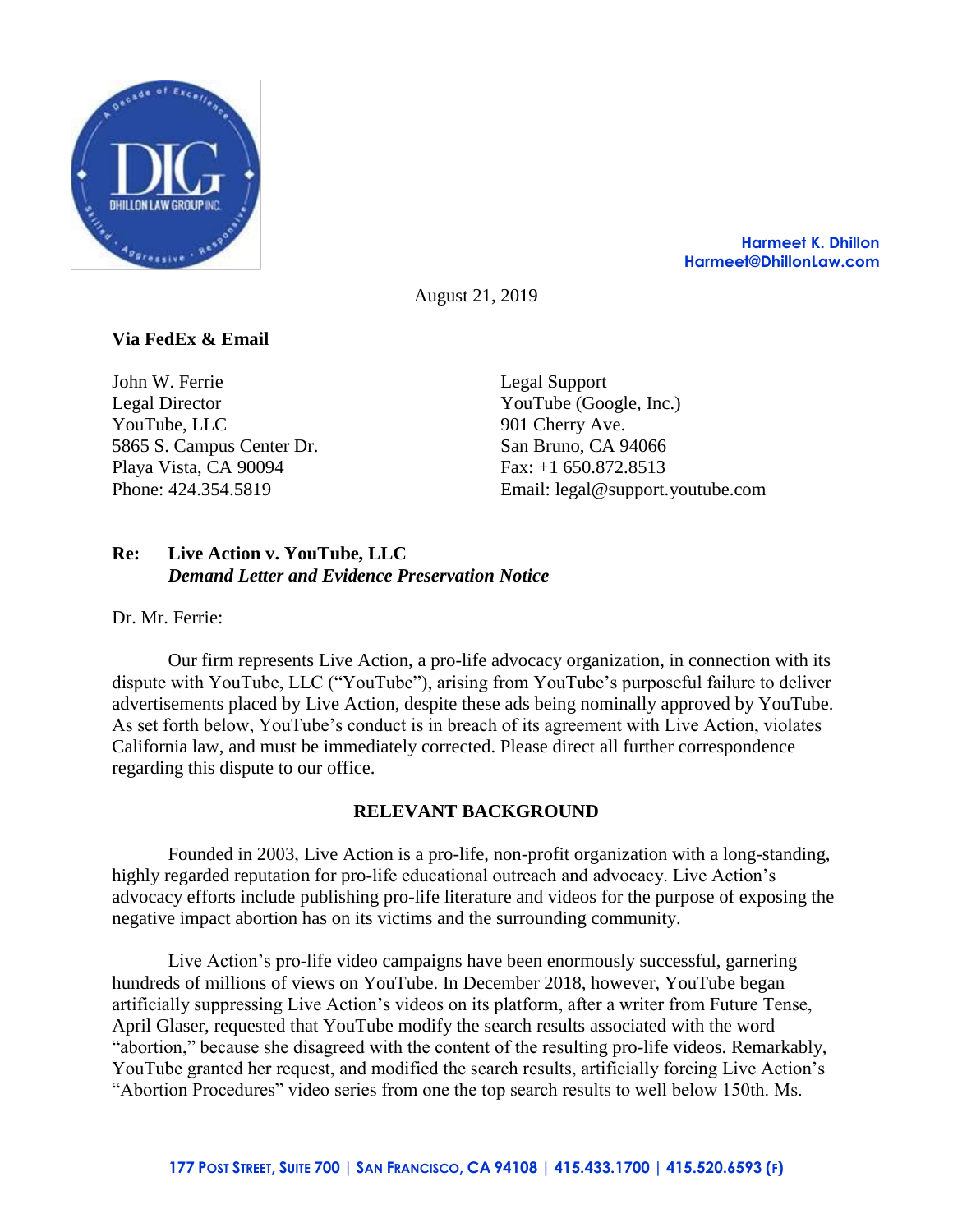YouTube, LLC August 2, 2019 Page 2 of 5

Glaser's account of these events was later published by Slate, and remains accessible online at the following url: [https://slate.com/technology/2018/12/youtube-search-abortion-results-pro](https://slate.com/technology/2018/12/youtube-search-abortion-results-pro-life.html)[life.html.](https://slate.com/technology/2018/12/youtube-search-abortion-results-pro-life.html)

YouTube's speech-suppressing tactics have since grown to include effectively barring Live Action from placing video advertisements on YouTube. Beginning in May 2019, Live Action began noticing a substantial delay and other complications in YouTube's approval and delivery of Live Action's video ads. Over the course of several weeks, Live Action placed multiple ad orders with YouTube, via the Google Ads platform, for pro-life video campaigns. While some of these ad flights, including "My Body My Choice" and "Life Begins," were approved by YouTube, they were done so with a "limited" status, meaning that some potential targets may not be served with the advertisement. Other Live Action video ads were disapproved by YouTube altogether, for reasons that appear suspect and pretextual, including because at least one video, "Personhood," was deemed to be "unavailable," despite being submitted in the same fashion as other videos.

Despite these obstacles, Live Action diligently sought and secured approval for over a dozen pro-life video ad campaigns; yet, YouTube has still refused to deliver on several of the ads. To date, YouTube has not provided any rational, non-pretextual excuse for the failed deliveries. For example, one YouTube representative conjectured that additional audience targeting metrics were required. However, Live Action's recent ad placements with YouTube utilizing the exact same metrics, and resulting in successful deliveries, reveal this excuse to be meritless. Similarly, Live Action has attempted raising and lowering the target charge-per-mille ("CPM"), based on the advice of the YouTube support team, to no avail. Simply put, there is no logical explanation known or made known to Live Action, leaving the distinct, unrebutted impression that YouTube has refused to deliver the ad services simply because it disagrees with Live Action's purpose and the content and viewpoint of its pro-life messages.

As of the date of this letter, the following ads have been approved by YouTube, but have had no deliveries:

- Ads 1\_June 2019
- $\bullet$  Ads 2 June 2019
- $\bullet$  Ads 3 June 2019
- $\bullet$  Ads 5 June 2019
- $\bullet$  Ads 6 June 2019
- Ads 7\_June 2019
- Ads 8\_June 2019
- $\bullet$  Ads 9\_June 2019
- $\bullet$  YT 1 WWDFIA
- YT 2 AWSO (Prolife Audience)
- $YT 2 AWSO (Remarketing)$
- $YT 2 AWSO (Boomers, 55+)$
- $YT 2 AWSO (Mushy Middle)$
- $\bullet$  Disabilities Ad 1
- YT  $2$  Disabilities (Prolife Audience)
- $YT 2 Disabilities (Mushy Middle)$
- YT 2 Disabilities (Boomers,  $55+$ )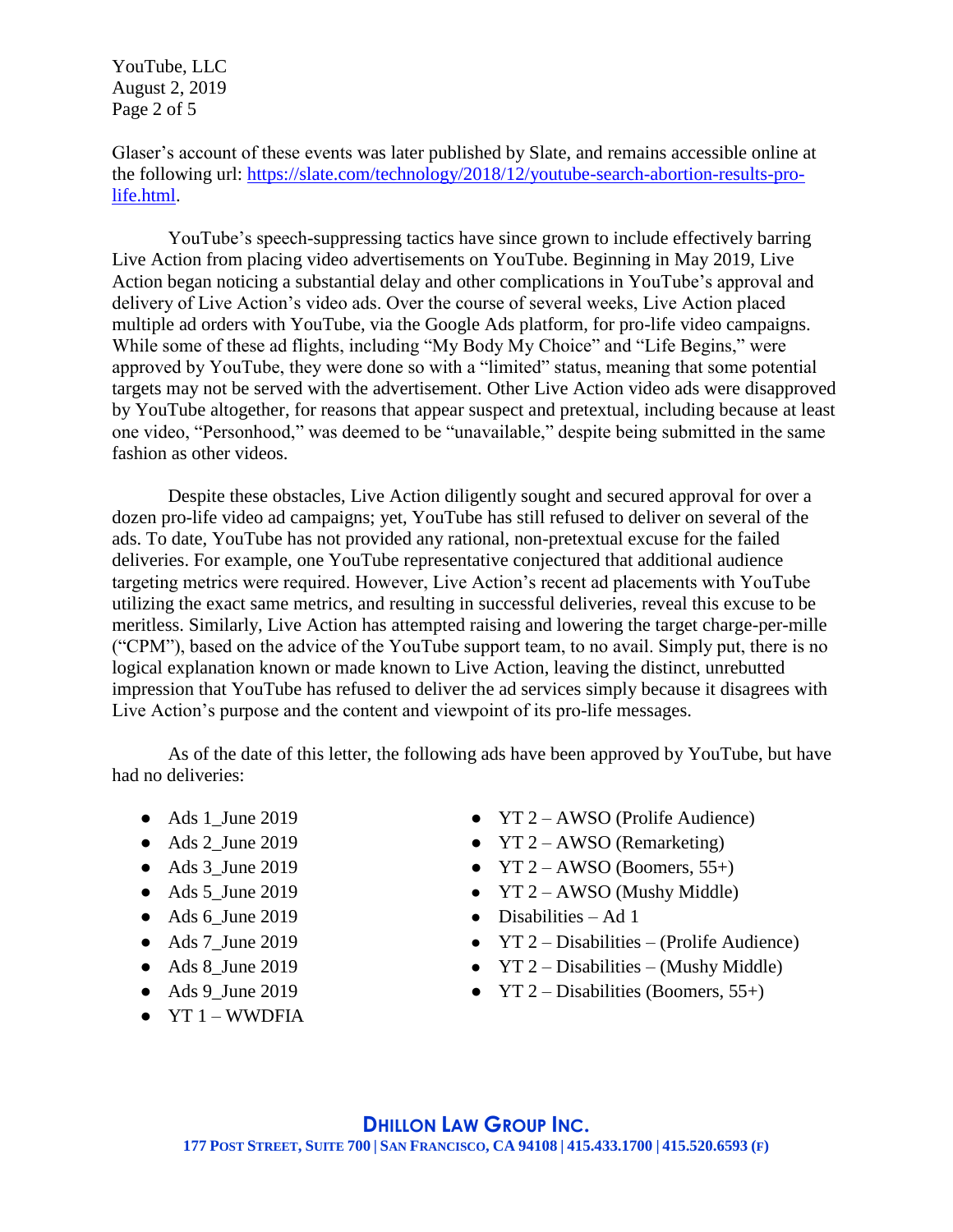YouTube, LLC August 2, 2019 Page 3 of 5

As set forth below, YouTube's ongoing efforts to suppress Live Action's pro-life speech violate not only its agreement with Live Action, but California law.

### **YOUTUBE'S LEGAL LIABILITY**

YouTube's unlawful conduct gives rise to several causes of action including, but not limited to, the following: (1) breach of contract and/or quasi contract; (2) violations of the California Unruh Act, Civ. Code § 51(b); and (3) unfair competition in violation of Bus. & Prof. Code § 17200. Monetary damages and injunctive relief are available pursuant to these causes of action, and will be sought in court if this matter cannot be promptly resolved.

Live Action and YouTube entered into an advertising agreement, whereby Live Action agreed to pay YouTube (through the Google Ads platform) in exchange for delivery of video ads on YouTube. In reliance on YouTube's promises, Live Action generated video ad content, and satisfied all of YouTube's various conditions and terms of service posted on its website and on affiliated websites, which satisfaction YouTube has acknowledged by approving the ads. Nevertheless, YouTube failed to deliver the promised advertisements. As a result of this failure to perform, Live Action has suffered monetary losses, including the expense and effort required to generate ad content, and has effectively been banned from an important quasi-public speech forum on a pivotal issue of public interest: abortion. Accordingly, YouTube is in breach of its agreement and promises to YouTube, and is liable for the same.

The California Unruh Civil Rights Act provides that "[a]ll persons within the jurisdiction of this state are free and equal, and no matter what their sex, race, color, religion, ancestry, national origin, disability, or medical condition are entitled to the full and equal accommodations, advantages, facilities, privileges, or services in all business establishments of every kind whatsoever." Cal. Civ. Code § 51(b); *see also Koebke v. Bernardo Heights Country Club*, 36 Cal.4th 824, 836 (2005). California courts construe this statutory bar against discrimination broadly to include all discrimination based on arbitrary characteristics. *See, e.g.*, *Marina Point v. Wolfson*, 30 Cal.3d 721, 726 ("Whether the exclusionary policy rests on the alleged undesirable propensities of those of a particular race, nationality, occupation, political affiliation, or age, in this context the Unruh Act protects individuals from arbitrary discrimination").

Live Action merely seeks access to YouTube's ad placement services on the same terms and conditions as YouTube's other advertisers, including those who advocate political positions YouTube finds more agreeable. Regrettably, YouTube's conduct to date suggests that Live Action cannot expect equal treatment on equal terms from YouTube. YouTube's suppression of Live Action's speech and its pro-life videos has now reached the point of effectively banning Live Action from placing ads on YouTube, based solely on Live Action's pro-life ideological stance and advocacy. Such blatant and arbitrary discrimination is not only bad for business and contrary to an open and public debate on matters of public interest—it violates California law, and entitles Live Action to compensatory and injunctive relief.

California Business & Professions Code § 17200 prohibits acts of unfair competition, including any "unlawful, unfair or fraudulent business act or practice." YouTube's material

### **DHILLON LAW GROUP INC.**

177 POST STREET, SUITE 700 | SAN FRANCISCO, CA 94108 | 415.433.1700 | 415.520.6593 (F)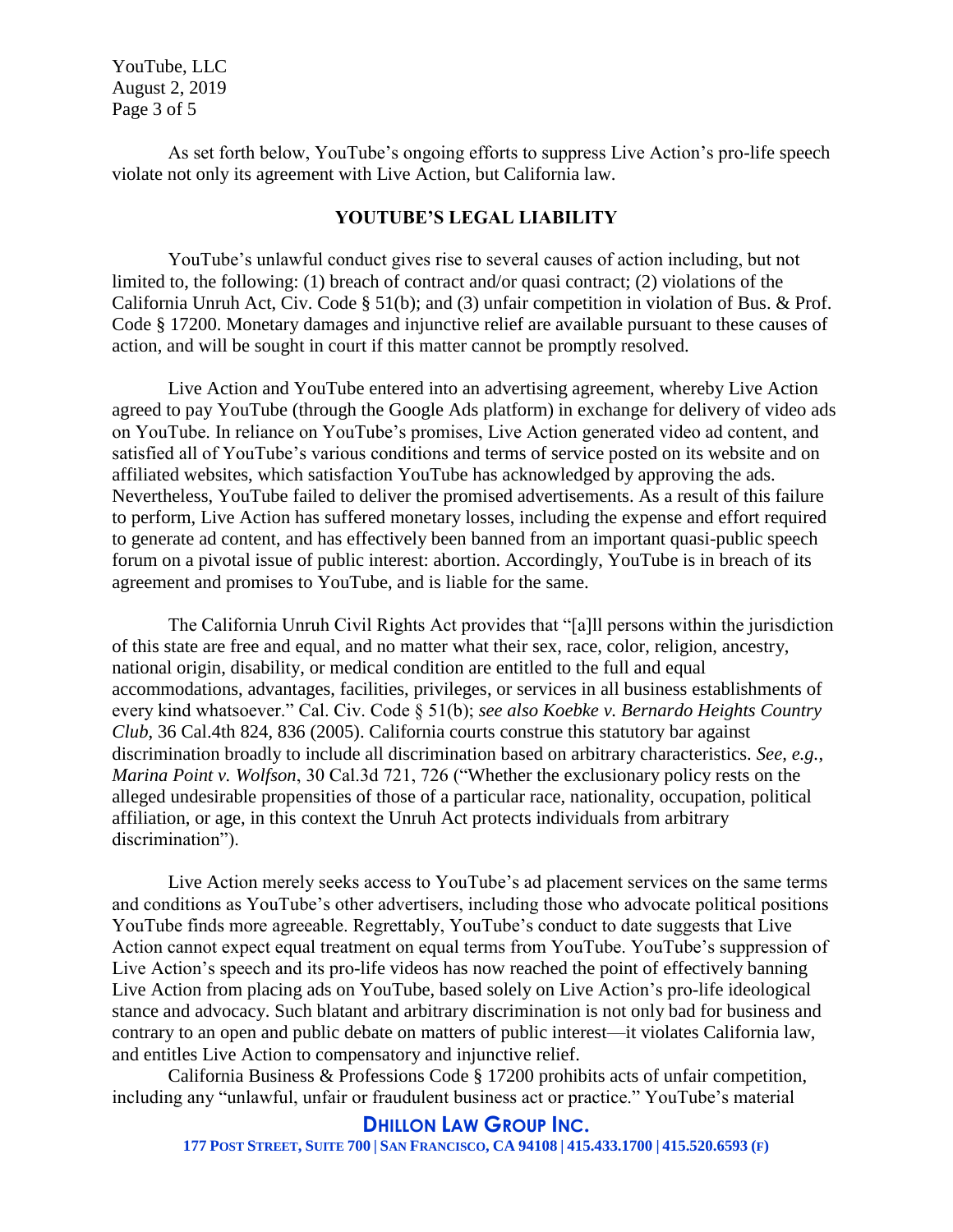YouTube, LLC August 2, 2019 Page 4 of 5

misrepresentations of the requirements of its ad services—which seem to preclude pro-life ads, or ad placements sought by pro-life advocacy groups—and the speech-suppressing, searchmanipulative tactics it employs, constitute unlawful acts or practices under California's unfair competition law, as they are unethical, oppressive, unscrupulous, and violate the laws stated above. Accordingly, Live Action, and the members of the public, are harmed by YouTube's manipulations and are entitled to injunctive and restitutionary relief afforded to them by California's unfair competition law.

The above description of claims is meant to illustrate the broad scope of YouTube's liability. It is not an exhaustive list of all claims that Live Action has against YouTube. Our investigation and research of this matter is ongoing, and we reserve all legal rights on behalf of our client.

#### **DEMAND**

Live Action demands that YouTube cease and desist from the above-described unlawful practices, and take immediate steps to ensure adequate and verifiable delivery of the approved ads listed above. YouTube should contact this office as soon as possible to confirm what steps it is taking to rectify the problem, and how delivery of the ads will be verified.

Should YouTube fail to address this issue or contact our office by **August 30, 2019**, Live Action intends to take all necessary next steps to remedy the harm it has suffered and continues to suffer.

## **EVIDENCE PRESERVATION DEMAND**

Litigation is likely to ensue in this matter. Under governing state and federal laws, YouTube has an obligation to maintain copies of documents, including email and call recordings and other documents relevant to this dispute, as well as all other electronically stored information pertaining to Live Action's requested ad placements on YouTube. We also request that YouTube immediately initiate a litigation hold for potentially relevant ESI, documents, and tangible things and to act diligently and in good faith to secure and audit compliance with such litigation hold.

YouTube is hereby given notice to immediately take all steps necessary to prevent the destruction, loss, concealment, or alteration of any paper, document, or electronically stored information ("ESI"), including browser activity, and other data or information generated by and/or stored on YouTube's computers and storage media (e.g., hard disks, thumb drives, backup tapes, cloud storage etc.), and e-mail related to this dispute, including, but not limited to the following: (1) Live Action's ad placement requests; (2) any investigation conducted by YouTube regarding Live Action; (3) any complaints, claims, allegations, grievances, correspondence, or communications regarding Live Action; (4) all documentation and correspondence regarding YouTube's failure to approve and/or deliver Live Action advertisements; (5) all documentation and correspondence regarding Live Action; and (6) records of all relevant ID names, manuals, tutorials, written instructions, decompression or reconstruction software, and any and all other information and things necessary to access, view; and (if necessary) reconstruct any ESI.

#### **DHILLON LAW GROUP INC.**

177 POST STREET, SUITE 700 | SAN FRANCISCO, CA 94108 | 415.433.1700 | 415.520.6593 (F)